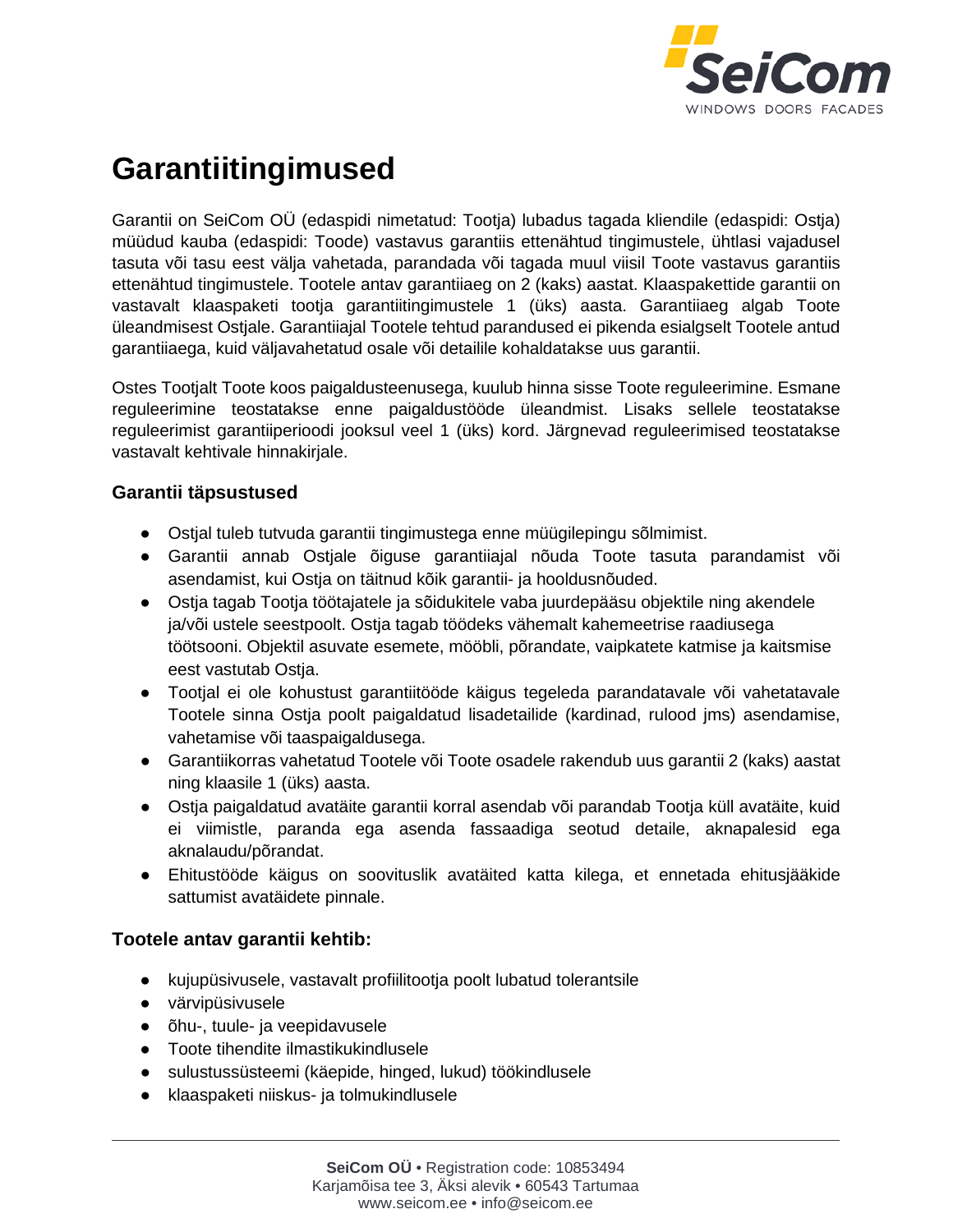

#### **Tootele antav garantii ei kehti:**

- pinnavigastustele (näit. kraaped, muljumised), kui need on tekkinud pärast Toote vastuvõtmist Ostja poolt
- klaasi purunemisele, mis on tekkinud pärast Toote üleandmist Ostjale
- termilisele purunemisele (täpsem info kasutus- ja hooldusjuhendis)
- Toote kasutus- ja hooldusjuhendi eiramisest tingitud probleemidele
- Toote ja klaaspakettide pinnavigastustele või muudele defektidele, mis ei ole visuaalselt märgatavad 2 meetri kauguselt tavalise (loomuliku) valgustatuse korral, vaadatuna 90 kraadise nurga alt (s.o otsesuunas vastu klaasi)
- Toote deformatsioonidele, mis on tekkinud liigniiskuse tõttu (üle 65%) ruumides, kus Ostja Tooteid hoiustab või kuhu Ostja on need paigaldanud
- juhul kui omavoliliselt on eemaldatud või kahjustatud paigaldustarvikud
- PVC Toodetele, mis on paigaldatud ruumidesse, kus temperatuur on kõrgem kui 55°C
- Toote omavolilise remontimise, modifitseerimise ja täiendamise korral
- Ostja poolt valesti paigaldatud avatäitele
- tulekahju, päikese jm loodusnähtuste (nagu torm, üleujutus jms *force majeure*) mõjul tekkinud vigastuste korral
- vandalismi puhul

Klaasiga seotud muud garantiiküsimused lahendatakse vastavalt klaasi tootja garantiitingimustele.

## **Garantii läbiviimise protseduur**

Garantiijuhtumi ilmnemisel tuleb viivitamatult pöörduda Tootja poole, esitades Tootjale kirjaliku reklamatsiooni ehk kaebuse. Reklamatsioonivorm on saadaval Tootja kodulehel: [https://www.seicom.ee/reklamatsioonivorm/.](https://www.seicom.ee/reklamatsioonivorm/) Reklamatsioonile tuleb lisada tellimuse kinnitus või ostu-müügileping.

Kui Tootja kinnitab, et tegu on reklamatsiooniga, siis kulud kaetakse ja tööd teostatakse vastavalt kokkuleppele. Tootja ei kanna ühegi kinnitamata reklamatsiooni kulusid ega teosta oma kuludega töid selle reklamatsiooni parandamiseks.

Garantiitöid teostab Tootja või Tootja poolt heaks kiidetud koostööpartner. Garantiitööde teostamine toimub vastavalt osapoolte vahelisele kokkuleppele. Peale töö teostamist peab Ostja töö üle vaatama ja allkirjastama tehtud tööde akti, kinnitamaks asendatud/parandatud Toote toimimist.

Toote omandiõiguse muutumine ei mõjuta Tootja ostu-müügilepingust tulenevat garantiikohustust.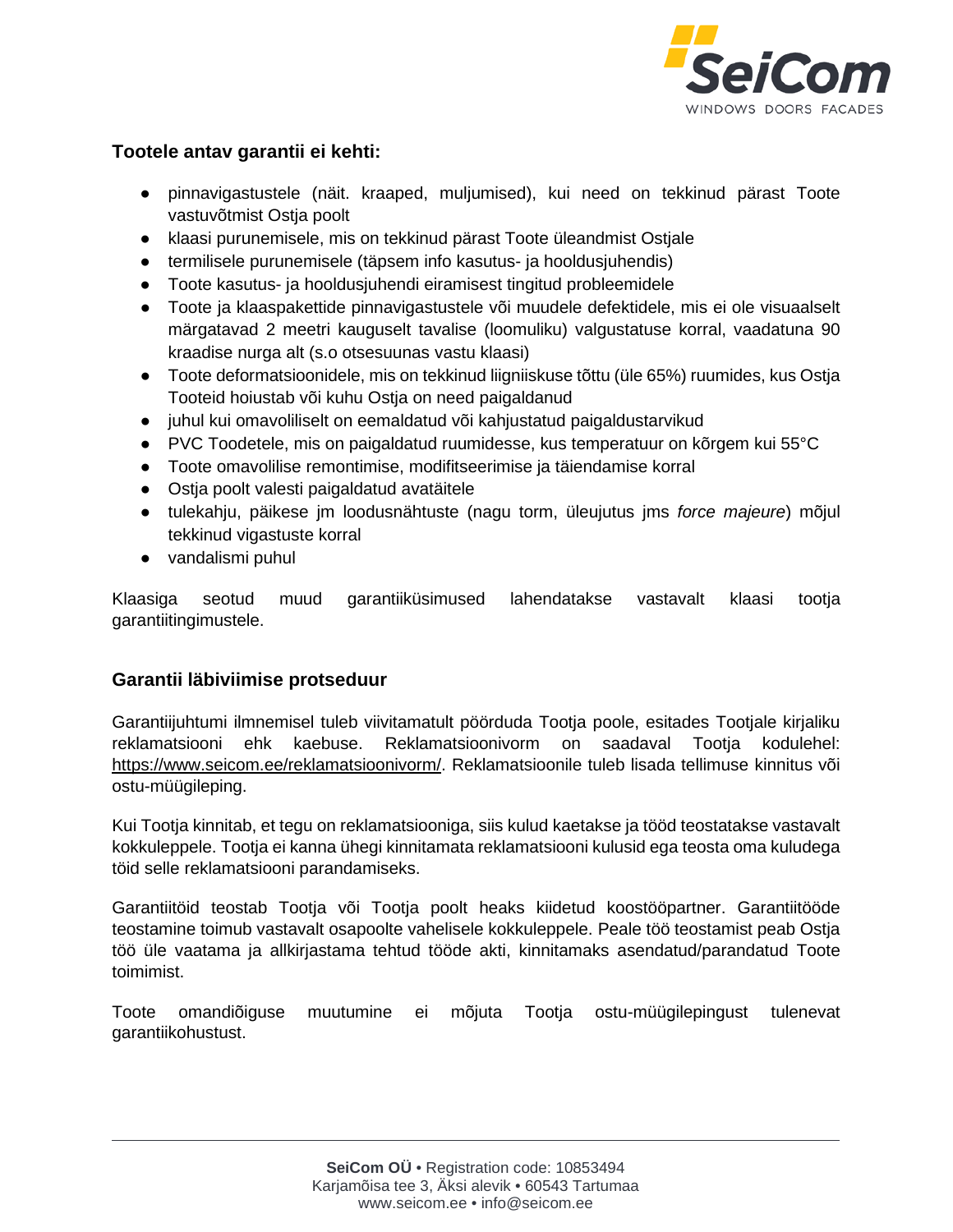

## **Warranty terms and conditions**

A warranty is a guarantee of SeiCom OÜ (hereinafter the manufacturer) to ensure that the goods (hereinafter the product) sold to the customer (hereinafter the buyer) comply with the terms and conditions set out in the guarantee. It also ensures that the product will be replaced or repaired free of charge or, if necessary, for a fee if it does not comply with the warranty terms and conditions. The warranty period for the product is 2 (two) years. The warranty period for the glass is 1 (one) year in accordance with the conditions of the manufacturer. The warranty period starts from the delivery of the product to the buyer. Repairs to the product during the warranty period do not extend the warranty period originally granted for the product – a new warranty will apply to the replaced part.

When purchasing the product from the manufacturer together with the installation service, the adjustment of the product is included in the price. The initial adjustment is performed before handing over the installed work. In addition, we do 1 (one) free adjustment during the warranty period. The following adjustments will be made in accordance with the price list.

#### **Warranty specifications**

- The buyer must read the terms and conditions of the warranty before concluding the sales contract.
- The warranty allows the buyer to demand free repair services or replacement of the product during the warranty period if the buyer has fulfilled all warranty and maintenance requirements.
- The buyer shall ensure unrestricted and indoor access to the employees and vehicles of the manufacturer at the site of the windows and/or doors. The buyer shall provide a work area with a radius of at least two meters for the work. The buyer is responsible for covering and protecting the objects, furniture, floors and carpets on the site.
- During warranty works, the manufacturer is not obliged to replace or reinstall additional parts (curtains, blinds, etc.) installed by the buyer on the product.
- The new warranty for the replaced product or parts of the product is 2 (two) years and 1 (one) year for the glass.
- In the case of a warranty for an opening filling installed by the buyer, the manufacturer will replace or repair the opening filling, but will not finish, repair, or replace the parts related to the facade, frame, or window sill / floor.
- During construction work, it is recommended to cover the opening fillings with film to prevent construction residues from getting on the surface of the opening fillings.

#### **The product warranty is valid for:**

- shape stability according to the tolerances allowed by the manufacturer of the product
- colour fastness
- air, wind, and water resistance
- weatherproof seals
- the reliability of the fittings (handle, hinges, locks)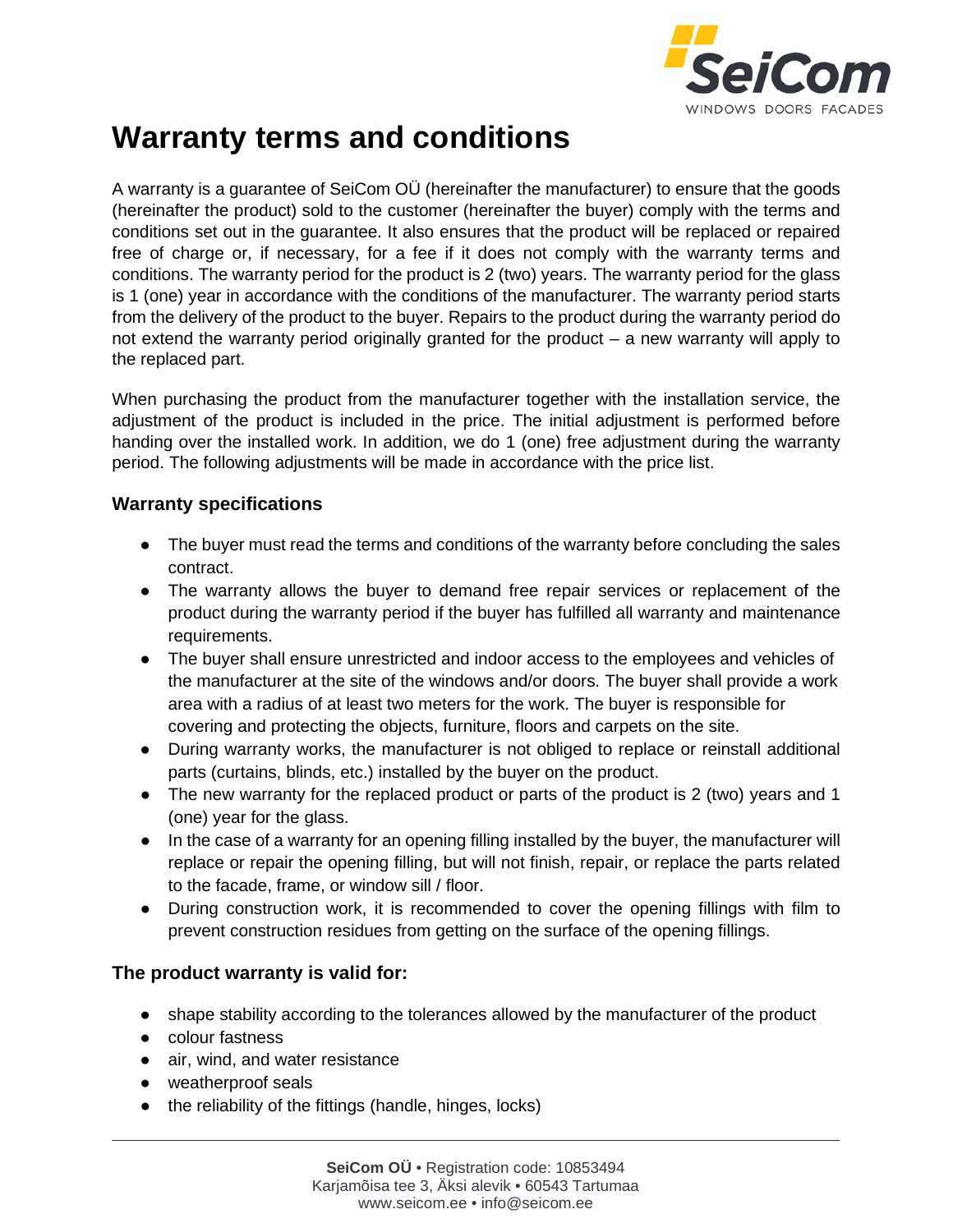

● moisture and dust resistance of the glass

#### **The product warranty does not apply to:**

- Surface damage (i.e. scratches, contusions) if they have occurred after the product has been delivered to the buyer
- Glass breakage that has occurred after the product has been delivered to the buyer
- Thermal breakage (more detailed information is in the operational and maintenance instructions)
- Problems caused due to ignoring the operational and maintenance instructions of the product
- Surface damage or other defects that are not visually apparent from a distance of two metres under normal (natural) lighting conditions, viewed from an angle of 90 degrees (i.e. directly facing the glass)
- Deformations caused by excessive humidity (more than 65%) in the premises where the buyer stores the products or has installed them
- In the event of unauthorised removal of mounting accessories or damage to them
- PVC windows installed in rooms where the temperature is higher than 55 °C
- When unauthorised repairs, modifications, and additions have been made
- When an opening filling has been installed improperly by the buyer
- In the case of damage caused by fire, sun, and other natural phenomena (such as storms, floods, or other events of force majeure)
- in the case of vandalism

Other warranty issues related issues are resolved in accordance with the warranty terms and conditions of the manufacturer.

#### **Warranty procedure**

In the event of a warranty claim, the manufacturer must be contacted immediately by submitting a written complaint to the manufacturer. The complaint form is available on the website of the manufacturer at [https://www.seicom.ee/infokeskus/.](https://www.seicom.ee/infokeskus/) The complaint must be accompanied by an order confirmation or the purchase and sale agreement.

If the manufacturer confirms that the claim is valid, the costs will be covered and the work will be carried out in accordance with the agreement. The manufacturer will not bear the cost of any unconfirmed claims and will not work at its own expense to correct them.

Warranty work is performed by the manufacturer or a cooperation partner approved by the manufacturer. Warranty work is performed in accordance with the agreement between the parties. After performing the work, the buyer must inspect the work and sign the instrument of delivery and receipt to confirm that the product has been replaced/repaired.

When the product changes ownership, it does not affect the warranty obligation of the manufacturer that arises from the purchase and sale agreement.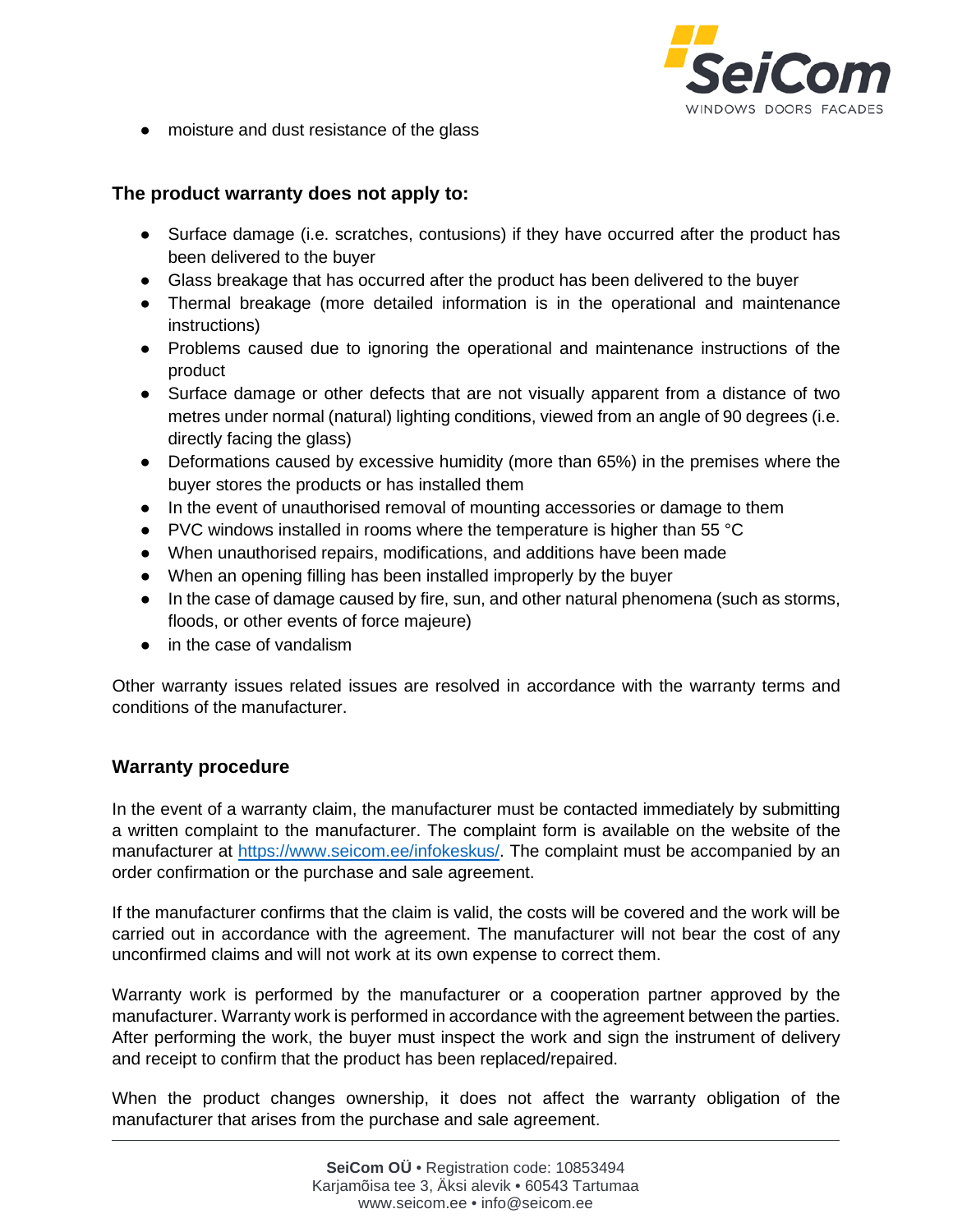

## **Гарантийные условия**

Гарантия – это обещание предприятия SeiCom OÜ (далее именуемого «Производитель») обеспечить соответствие товара (далее: «Изделие»), проданного клиенту (далее: «Покупатель»), условиям, предусмотренным в гарантии, а также при необходимости заменять, ремонтировать или иным образом обеспечивать соответствие Изделия условиям, предусмотренным в гарантии. Гарантийный срок, предоставляемый на Изделие, составляет 2 (два) года. Гарантия на стеклопакеты составляет 1 (один) год в соответствии с гарантийными условиями производителя стеклопакетов. Гарантийный срок начинается с момента передачи Изделия Покупателю. Ремонты Изделия, произведенные в течение гарантийного срока, не продлевают гарантийный срок, первоначально предоставленный на Изделие, а на замененную часть или деталь распространяется новая гарантия.

При покупке Изделия у Производителя вместе с услугой установки цена включает регулировку Изделия. Первоначальная регулировка выполняется перед сдачей работ по установке. Помимо этого, регулировка выполняется 1 (один) раз в течение гарантийного срока. Следующие регулировки выполняются в соответствии с действующим прейскурантом.

#### **Подробности гарантии**

- Покупатель должен ознакомиться с условиями гарантии перед заключением договора купли-продажи.
- Гарантия предоставляет Покупателю право требовать бесплатно ремонт или замену Изделия в течение гарантийного срока, если Покупатель выполнил все требования гарантии и технического обслуживания.
- Покупатель обязан обеспечить свободный доступ сотрудников и транспортных средств Производителя к объекту и к окнам и/или дверям изнутри. Покупатель обеспечивает рабочую зону радиусом не менее двух метров для проведения работ. Ответственность за накрытие и защиту предметов, мебели, полов и ковровых покрытий на объекте несет Покупатель.
- Производитель не обязан в ходе гарантийных работ заниматься заменой, перестановкой или повторной установкой дополнительных деталей (занавесок, рулонных штор и т. п.), установленных Покупателем на Изделие, подлежащее ремонту или замене.
- На Изделие или части Изделия, замененные в гарантийном порядке, распространяется новая гарантия сроком 2 (два) года, а на стекло – 1 (один) год.
- В случае гарантии на заполнитель проема (окно и т. п.), установленный Покупателем, Производитель заменяет или ремонтирует заполнитель проема, но не занимается отделкой, ремонтом или заменой деталей, относящихся к фасаду, оконных откосов или подоконников / пола.
- В ходе строительных работ рекомендуется закрывать заполнители проемов пленкой, чтобы предотвратить попадание строительных отходов на поверхность заполнителей проемов.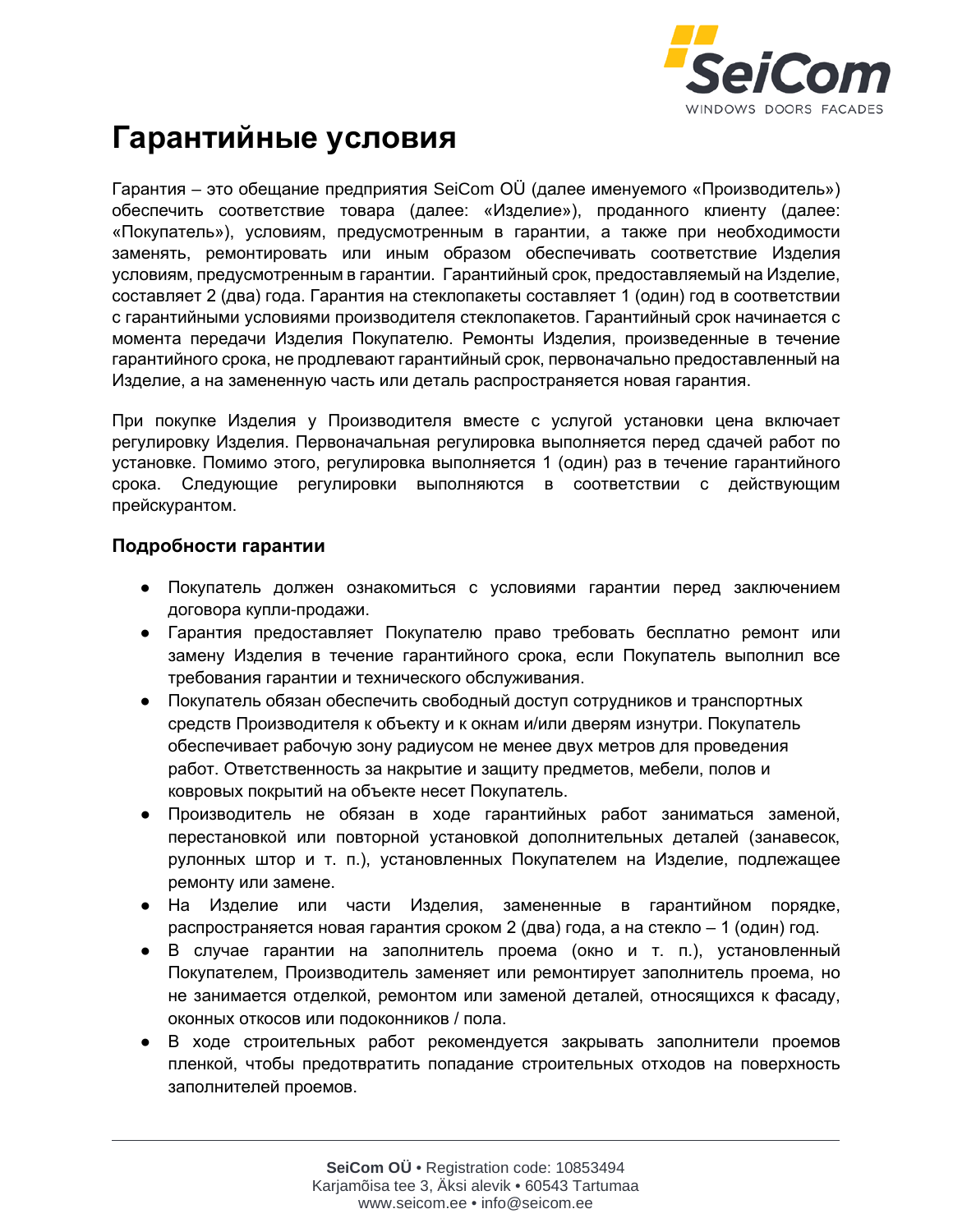

## **Предоставляемая гарантия на Изделие распространяется на следующие аспекты:**

- неизменность формы в соответствии с допусками, допускаемыми производителем профиля;
- стойкость цвета;
- непроницаемость для воздуха, ветра и воды;
- атмосферостойкость уплотнителей Изделия;
- надежность системы фурнитуры (ручка, петли, замки);
- влаго- и пыленепроницаемость стеклопакета.

### **Предоставляемая гарантия на Изделие не распространяется на следующие аспекты:**

- поверхностные повреждения (например, царапины, вмятины), если они возникли после получения Изделия Покупателем;
- разбитие стекла, произошедшее после передачи Изделия Покупателю;
- термическое разрушение (более подробную информацию см. в инструкции по эксплуатации и техобслуживанию);
- проблемы, вызванные несоблюдением инструкций по эксплуатации и техническому обслуживанию Изделия;
- поверхностные повреждения или иные дефекты Изделия и стеклопакетов, визуально не заметные с расстояния 2 метров при нормальном (естественном) освещении, если смотреть под углом 90 градусов (т. е. прямо в сторону стекла);
- деформации Изделия, вызванные повышенной влажностью (более 65%) в помещениях, где Покупатель хранит Изделия или где Покупатель их установил;
- в случае несанкционированного снятия или повреждения монтажных принадлежностей;
- изделия из ПВХ, установленные в помещениях с температурой выше 55 °С;
- в случае несанкционированного ремонта, модификации и усовершенствования Изделия;
- неправильно установленный Покупателем заполнитель проема;
- в случае повреждений, вызванных пожаром, солнечными лучами и другими природными явлениями (такими как ураганный ветер, наводнение и т. п. обстоятельства непреодолимой силы);
- случаи вандализма.

Прочие гарантийные вопросы, связанные со стеклом, решаются в соответствии с гарантийными условиями производителя стекла.

#### **Процедура применения гарантии**

При наступлении гарантийного случая необходимо немедленно связаться с Производителем, подав письменную рекламацию (т. е. жалобу) Производителю. Форма